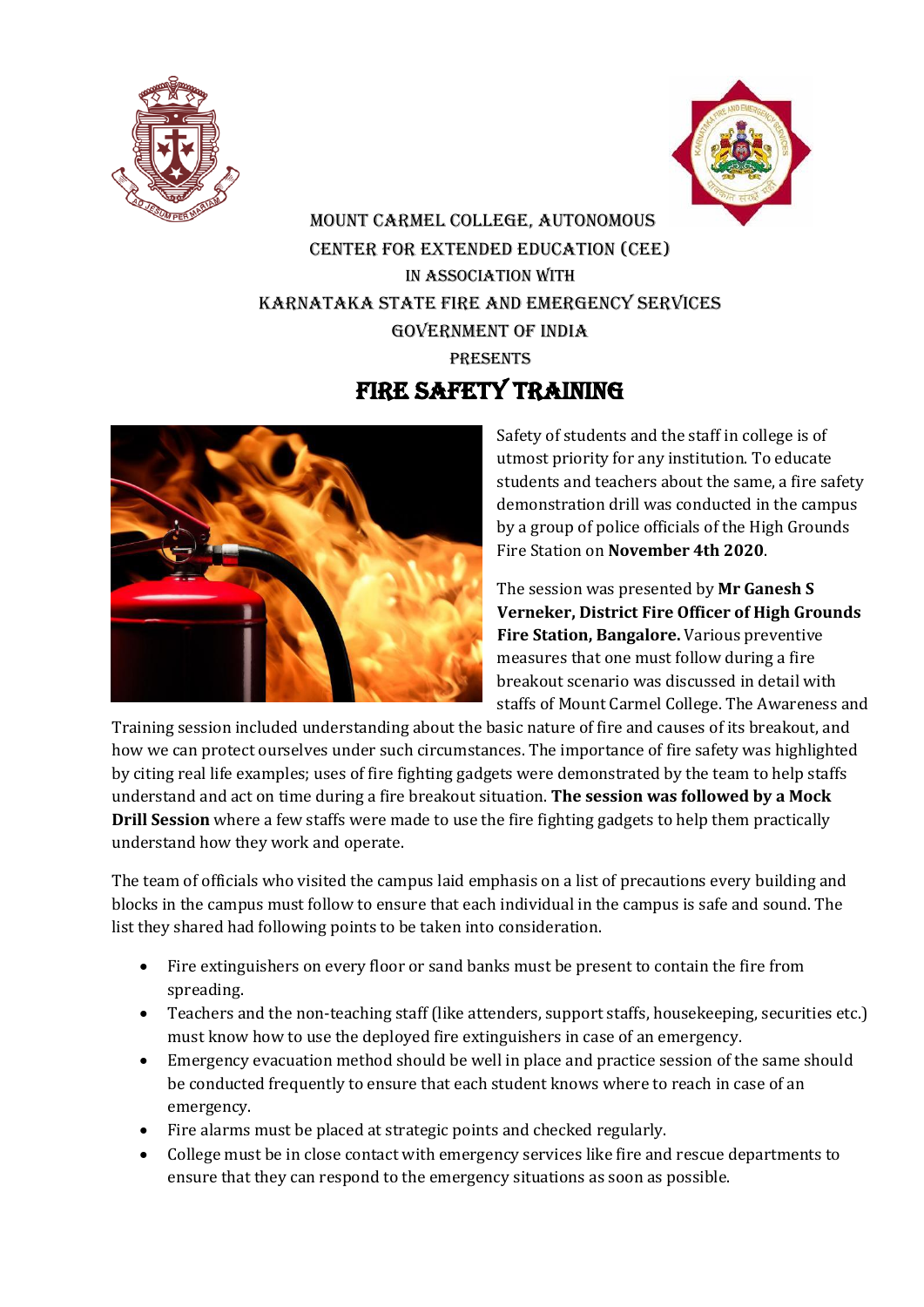## **TRAINING SESSION & THE MOCK FIRE DRILL**